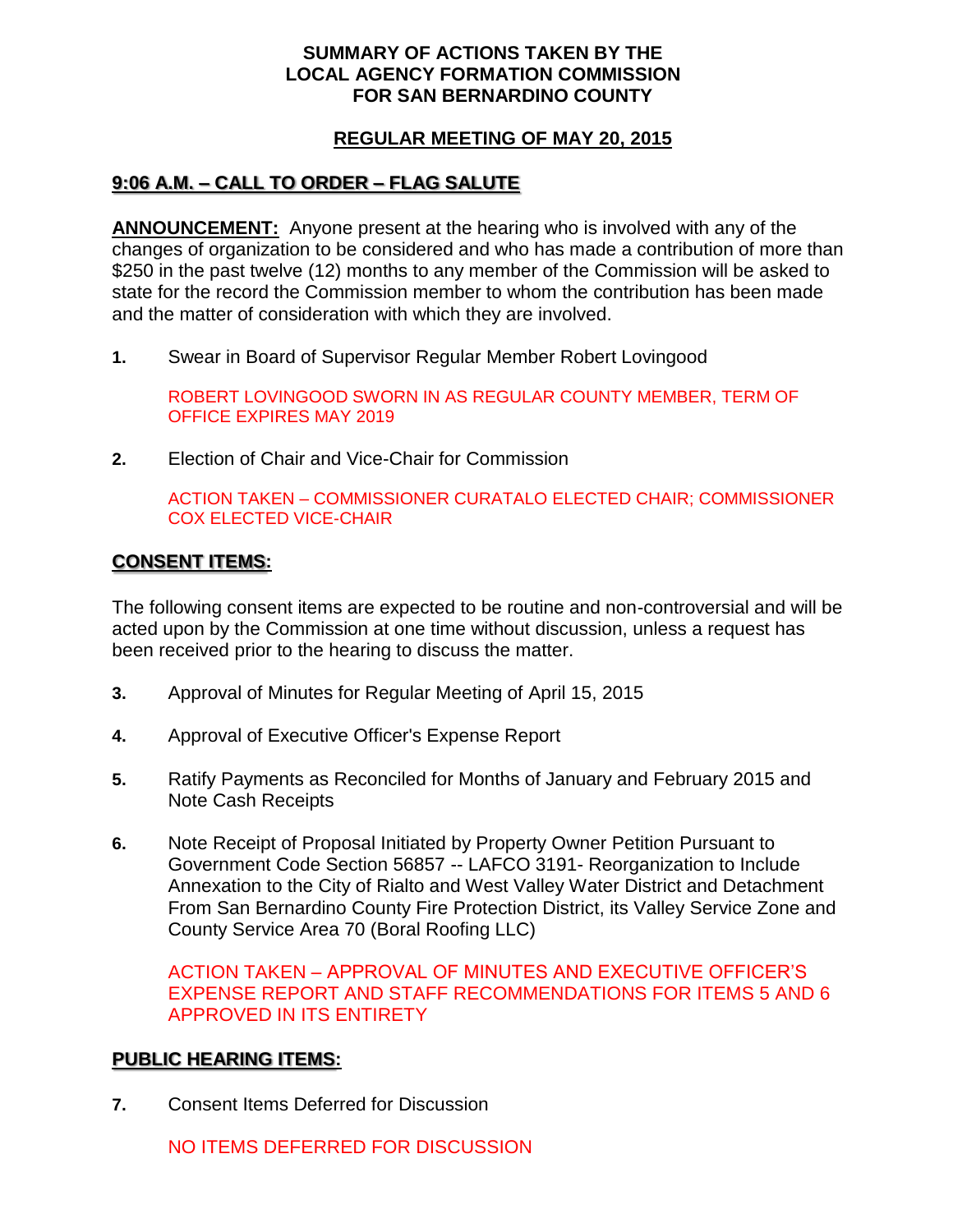- **8.** Consideration of:
	- A. Review of Mitigated Negative Declaration prepared by the City of Chino Hills for General Plan Amendment 14GPA01, Zone Change 14ZC01, Tentative Parcel Map 19539, Site Plan Review 14SPR02, Major Variance 14MJV02, Minor Variance 14MNV06, and Development Agreement for the Fairfield Ranch Commons Project, as CEQA Responsible Agency for LAFCO 3183 and LAFCO 3184;
	- B. LAFCO 3183 Sphere of Influence Amendments for the City of Chino (Reductions) and City of Chino Hills (Expansions); and,
	- C. LAFCO 3184 Reorganization to Include Detachments from the City of Chino and Annexations to the City of Chino Hills

ACTION TAKEN – STAFF RECOMMENDATIONS APPROVED IN THEIR **ENTIRETY** 

**9.** Consideration of: (1) CEQA Statutory Exemption for LAFCO 3174 and (2) LAFCO 3174 – Service Review for Water Conservation within the Valley Region *(Continued from April 15, 2015 Hearing)*

ACTION TAKEN – STAFF RECOMMENDATIONS APPROVED IN THEIR **ENTIRETY** 

- **10.** Review and Adoption of Final Budget for Fiscal Year 2015-16 including the following:
	- a) Adoption of Final Budget and Apportionment
	- b) Approval of Proposed Amendment to LAFCO Benefit Plan Section 5: Flexible Spending Plan

ACTION TAKEN – STAFF RECOMMENDATIONS APPROVED WITH AN AMENDMENT TO EXCLUDE RECOMMENDATION #3 AND DIRECT STAFF TO CONTACT THE BIG BEAR FIRE AUTHORITY REGARDING THE MATTER.

#### **DISCUSSION ITEMS:**

**11.** Status Report on Conditions Imposed on LAFCO 3157 – Sphere of Influence Establishment for County Service Area 120 *(Continued from April 15, 2015 Hearing)*

ACTION TAKEN – STAFF RECOMMENDATIONS APPROVED IN THEIR **ENTIRETY** 

**12.** Discussion of Status of Potential Proposal to Activate Latent Authority for East Valley Water District to Provide the Services of Wastewater Treatment, Disposal, and Recycling

NO ACTION TAKEN – INFORMATIONAL PURPOSES ONLY